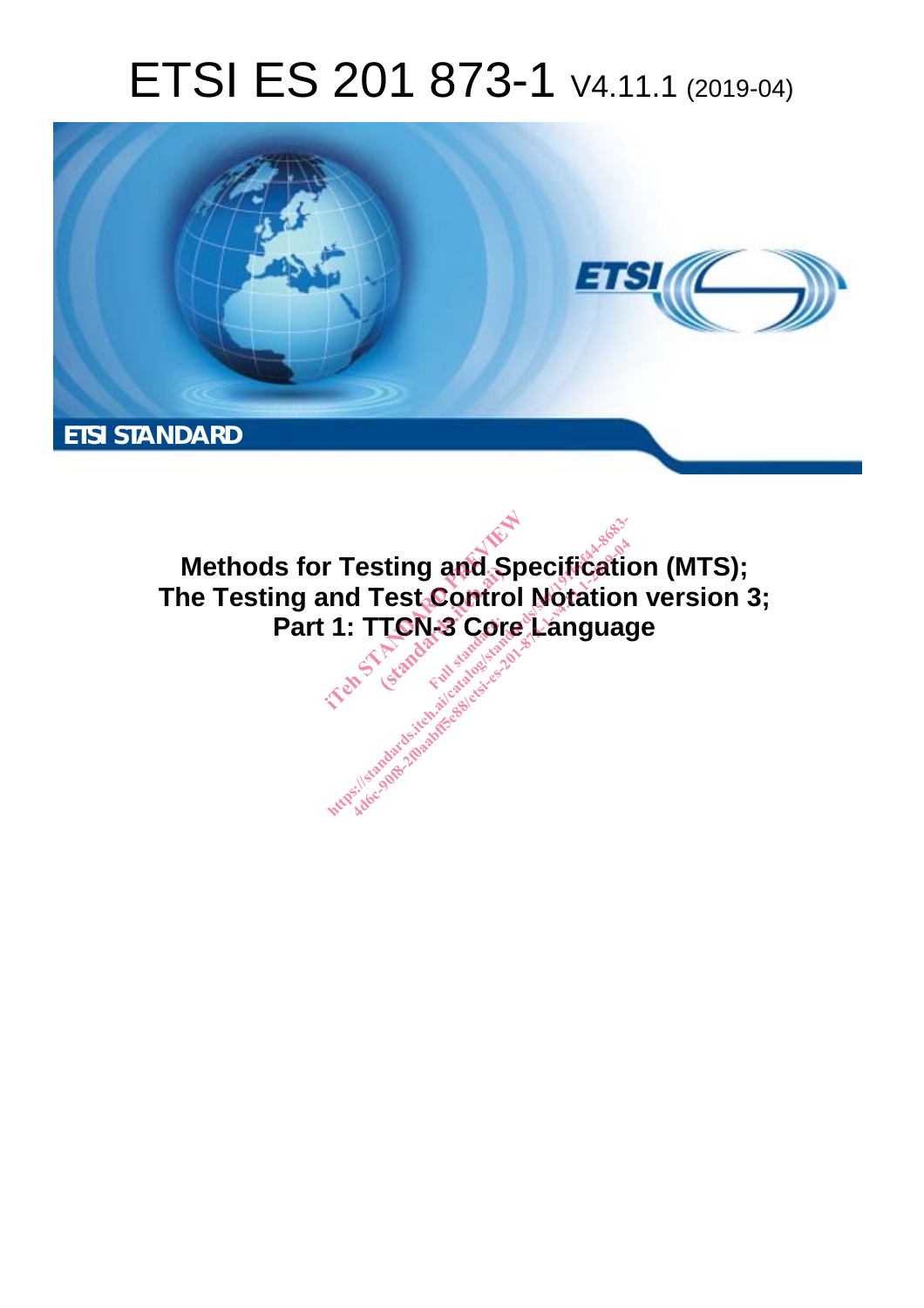Reference RES/MTS-201873-1v4.11.1\_Core

Keywords language, methodology, testing, TTCN-3

#### *ETSI*



The present document can be downloaded from: http://www.etsi.org/standards-search

The present document may be made available in electronic versions and/or in print. The content of any electronic and/or print versions of the present document shall not be modified without the prior written authorization of ETSI. In case of any existing or perceived difference in contents between such versions and/or in print, the prevailing version of an ETSI deliverable is the one made publicly available in PDF format at www.etsi.org/deliver.

Users of the present document should be aware that the document may be subject to revision or change of status. Information on the current status of this and other ETSI documents is available at https://portal.etsi.org/TB/ETSIDeliverableStatus.aspx

If you find errors in the present document, please send your comment to one of the following services: https://portal.etsi.org/People/CommiteeSupportStaff.aspx

*Copyright Notification* 

No part may be reproduced or utilized in any form or by any means, electronic or mechanical, including photocopying and microfilm except as authorized by written permission of ETSI. The content of the PDF version shall not be modified without the written authorization of ETSI. The copyright and the foregoing restriction extend to reproduction in all media.

> © ETSI 2019. All rights reserved.

**DECT**TM, **PLUGTESTS**TM, **UMTS**TM and the ETSI logo are trademarks of ETSI registered for the benefit of its Members. **3GPP**TM and **LTE**TM are trademarks of ETSI registered for the benefit of its Members and of the 3GPP Organizational Partners. **oneM2M™** logo is a trademark of ETSI registered for the benefit of its Members and of the oneM2M Partners. **GSM**® and the GSM logo are trademarks registered and owned by the GSM Association.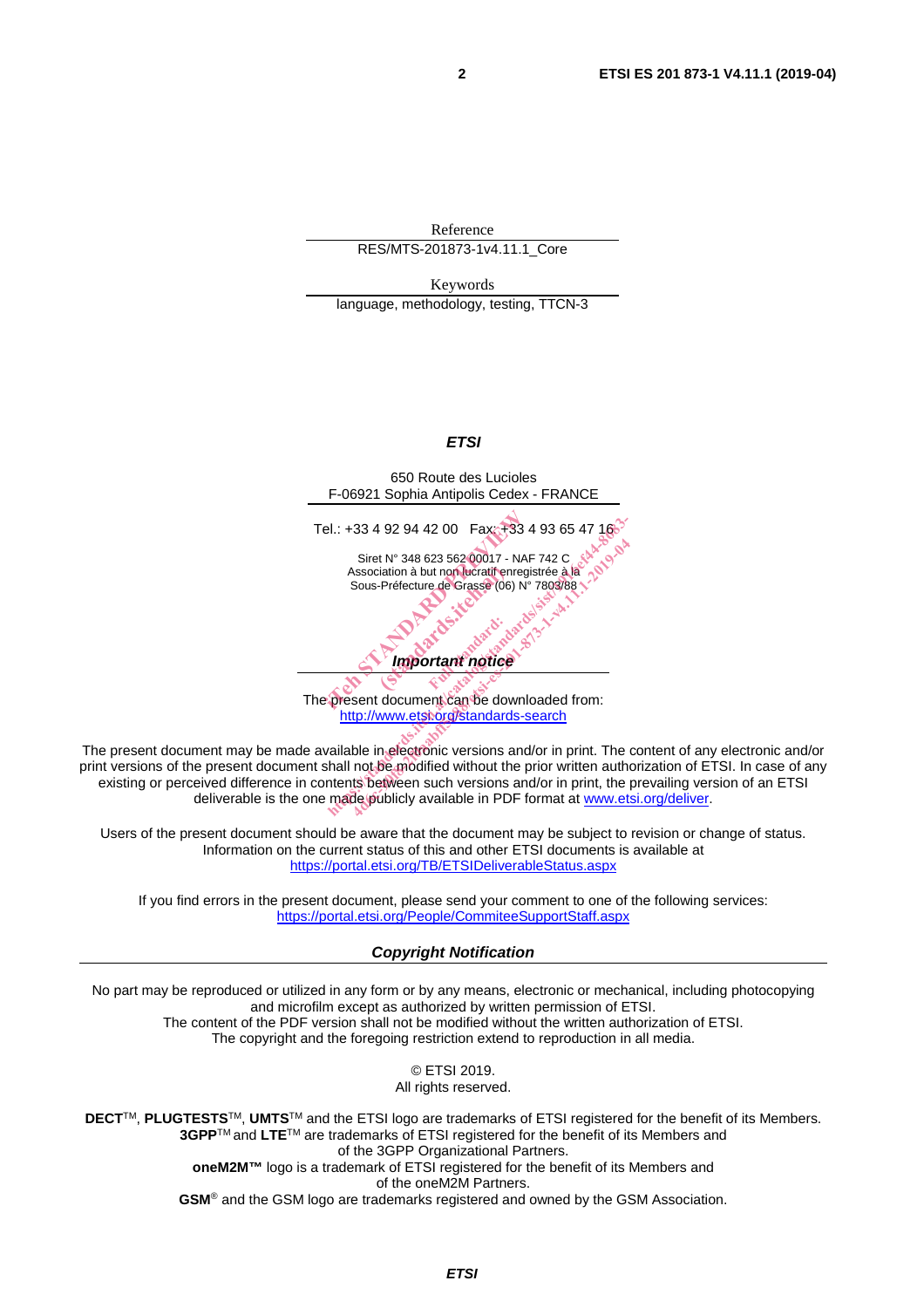# Contents

| 1                |                                                                                                                                                                                                                                |  |  |
|------------------|--------------------------------------------------------------------------------------------------------------------------------------------------------------------------------------------------------------------------------|--|--|
| 2                |                                                                                                                                                                                                                                |  |  |
| 2.1              |                                                                                                                                                                                                                                |  |  |
| 2.2              |                                                                                                                                                                                                                                |  |  |
| 3                |                                                                                                                                                                                                                                |  |  |
| 3.1              |                                                                                                                                                                                                                                |  |  |
| 3.2              |                                                                                                                                                                                                                                |  |  |
| 3.3              |                                                                                                                                                                                                                                |  |  |
| $\overline{4}$   |                                                                                                                                                                                                                                |  |  |
| 4.0              |                                                                                                                                                                                                                                |  |  |
| 4.1              |                                                                                                                                                                                                                                |  |  |
| 4.2              |                                                                                                                                                                                                                                |  |  |
| 4.3              |                                                                                                                                                                                                                                |  |  |
| 5                |                                                                                                                                                                                                                                |  |  |
| 5.0              | Examele the main and the transition of the main and the contraction of the contraction of the contraction of the contraction of the contraction of the contraction of the contraction of the contraction of the contraction of |  |  |
| 5.1              |                                                                                                                                                                                                                                |  |  |
| 5.2              |                                                                                                                                                                                                                                |  |  |
| 5.2.0            |                                                                                                                                                                                                                                |  |  |
| 5.2.1            |                                                                                                                                                                                                                                |  |  |
| 5.2.2            |                                                                                                                                                                                                                                |  |  |
| 5.3              |                                                                                                                                                                                                                                |  |  |
| 5.4              |                                                                                                                                                                                                                                |  |  |
| 5.4.0            |                                                                                                                                                                                                                                |  |  |
| 5.4.1            |                                                                                                                                                                                                                                |  |  |
| 5.4.1.0          |                                                                                                                                                                                                                                |  |  |
| 5.4.1.1          | Formal parameters of kind value with the communication of the 31                                                                                                                                                               |  |  |
| 5.4.1.2          |                                                                                                                                                                                                                                |  |  |
| 5.4.2<br>5.5     |                                                                                                                                                                                                                                |  |  |
|                  |                                                                                                                                                                                                                                |  |  |
| 6                |                                                                                                                                                                                                                                |  |  |
| 6.0              |                                                                                                                                                                                                                                |  |  |
| 6.1              |                                                                                                                                                                                                                                |  |  |
| 6.1.0<br>6.1.1   |                                                                                                                                                                                                                                |  |  |
| 6.1.1.0          |                                                                                                                                                                                                                                |  |  |
| 6.1.1.1          |                                                                                                                                                                                                                                |  |  |
| 6.1.2            |                                                                                                                                                                                                                                |  |  |
| 6.1.2.0          |                                                                                                                                                                                                                                |  |  |
| 6.1.2.1          |                                                                                                                                                                                                                                |  |  |
| 6.1.2.2          |                                                                                                                                                                                                                                |  |  |
| 6.1.2.3          |                                                                                                                                                                                                                                |  |  |
| 6.1.2.4          |                                                                                                                                                                                                                                |  |  |
| 6.1.2.5          |                                                                                                                                                                                                                                |  |  |
| 6.1.2.6          |                                                                                                                                                                                                                                |  |  |
| 6.1.2.6.1        |                                                                                                                                                                                                                                |  |  |
| 6.1.2.6.2        |                                                                                                                                                                                                                                |  |  |
| 6.2              |                                                                                                                                                                                                                                |  |  |
| 6.2.0            |                                                                                                                                                                                                                                |  |  |
| 6.2.1<br>6.2.1.0 |                                                                                                                                                                                                                                |  |  |
|                  |                                                                                                                                                                                                                                |  |  |

 $\overline{\mathbf{3}}$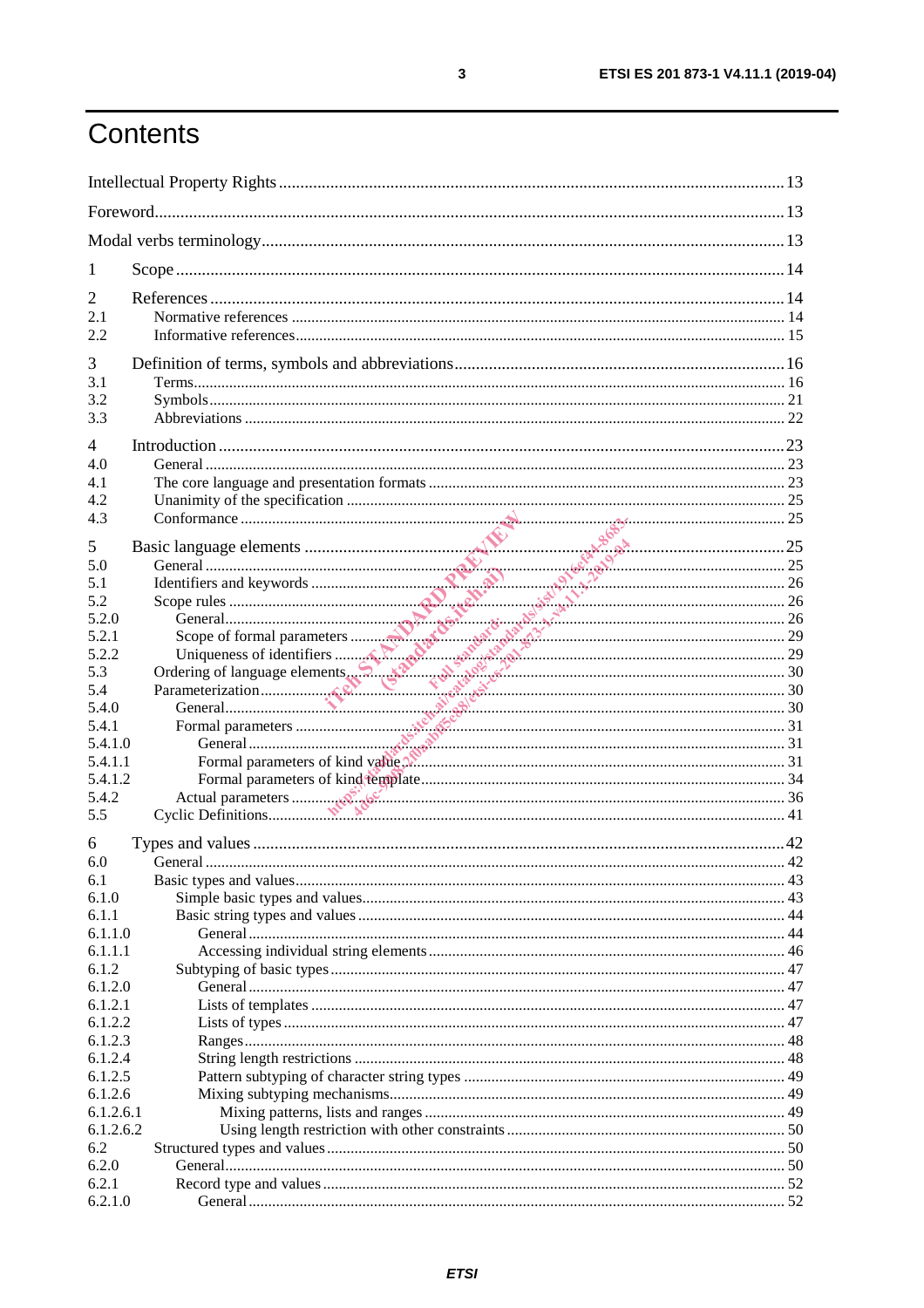| 6.2.1.2        |  |
|----------------|--|
| 6.2.1.3        |  |
| 6.2.2          |  |
| 6.2.2.0        |  |
| 6.2.2.1        |  |
| 6.2.2.2        |  |
| 6.2.2.3        |  |
| 6.2.3          |  |
| 6.2.3.0        |  |
| 6.2.3.1        |  |
| 6.2.3.2        |  |
| 6.2.4          |  |
| 6.2.5          |  |
| 6.2.5.0        |  |
| 6.2.5.1        |  |
| 6.2.5.2        |  |
| 6.2.5.3        |  |
| 6.2.6          |  |
| 6.2.7          |  |
| 6.2.8          |  |
| 6.2.9          |  |
|                |  |
| 6.2.10         |  |
| 6.2.10.1       |  |
| 6.2.10.2       |  |
| 6.2.11         |  |
| 6.2.12         |  |
| 6.2.13         |  |
| 6.2.13.0       |  |
| 6.2.13.1       |  |
| 6.2.13.2       |  |
| 6.2.13.3       |  |
| 6.2.13.4       |  |
| 6.2.14         |  |
| 6.3            |  |
| 6.3.0          |  |
|                |  |
| 6.3.1          |  |
| 6.3.2          |  |
| 6.3.2.0        |  |
| 6.3.2.1        |  |
| 6.3.2.2        |  |
| 6.3.2.3        |  |
| 6.3.2.4        |  |
|                |  |
| 6.3.2.5        |  |
| 6.3.2.6        |  |
| 6.3.3          |  |
| 6.3.4          |  |
| 6.3.5          |  |
| 6.3.6          |  |
| 6.3.7          |  |
| 6.4            |  |
| 7              |  |
| 7.0            |  |
| 7.1            |  |
| 7.1.0          |  |
|                |  |
| 7.1.1<br>7.1.2 |  |
|                |  |
| 7.1.3          |  |
| 7.1.4          |  |
| 7.1.5<br>7.1.6 |  |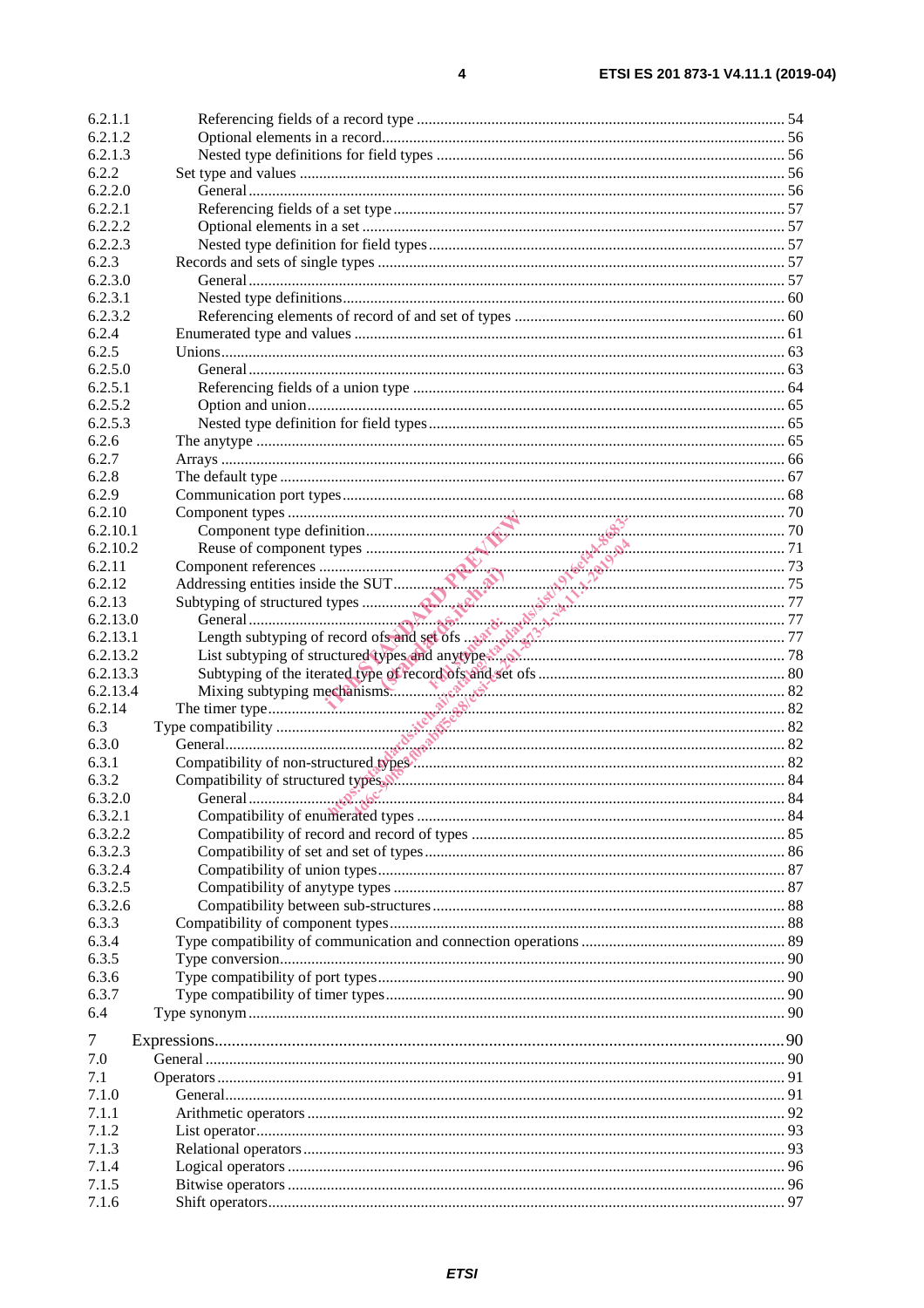| 7.1.7   |                                                                               |  |
|---------|-------------------------------------------------------------------------------|--|
| 7.2     |                                                                               |  |
| 7.3     |                                                                               |  |
| 8       |                                                                               |  |
| 8.0     |                                                                               |  |
|         |                                                                               |  |
| 8.1     |                                                                               |  |
| 8.2     |                                                                               |  |
| 8.2.0   |                                                                               |  |
| 8.2.1   |                                                                               |  |
| 8.2.2   |                                                                               |  |
| 8.2.3   |                                                                               |  |
| 8.2.3.0 |                                                                               |  |
| 8.2.3.1 |                                                                               |  |
| 8.2.3.2 |                                                                               |  |
| 8.2.3.3 |                                                                               |  |
| 8.2.3.4 |                                                                               |  |
| 8.2.3.5 |                                                                               |  |
| 8.2.3.6 | Import definitions from other TTCN-3 editions and from non-TTCN-3 modules 114 |  |
| 8.2.3.7 |                                                                               |  |
| 8.2.3.8 |                                                                               |  |
| 8.2.4   |                                                                               |  |
| 8.2.5   |                                                                               |  |
| 8.3     |                                                                               |  |
|         |                                                                               |  |
| 9       |                                                                               |  |
| 9.0     |                                                                               |  |
| 9.1     |                                                                               |  |
| 9.2     |                                                                               |  |
| 10      |                                                                               |  |
|         |                                                                               |  |
| 11      |                                                                               |  |
| 11.0    |                                                                               |  |
| 11.1    |                                                                               |  |
| 11.2    |                                                                               |  |
|         |                                                                               |  |
| 12      |                                                                               |  |
| 13      |                                                                               |  |
|         |                                                                               |  |
| 14      |                                                                               |  |
|         |                                                                               |  |
| 15      |                                                                               |  |
| 15.0    |                                                                               |  |
| 15.1    |                                                                               |  |
| 15.2    |                                                                               |  |
| 15.3    |                                                                               |  |
| 15.4    |                                                                               |  |
| 15.5    |                                                                               |  |
| 15.6    |                                                                               |  |
| 15.6.0  |                                                                               |  |
| 15.6.1  |                                                                               |  |
| 15.6.2  |                                                                               |  |
| 15.6.3  |                                                                               |  |
| 15.6.4  |                                                                               |  |
| 15.6.5  |                                                                               |  |
| 15.7    |                                                                               |  |
|         |                                                                               |  |
| 15.7.0  |                                                                               |  |
| 15.7.1  |                                                                               |  |
| 15.7.2  |                                                                               |  |
| 15.7.3  |                                                                               |  |
| 15.7.4  |                                                                               |  |
| 15.8    |                                                                               |  |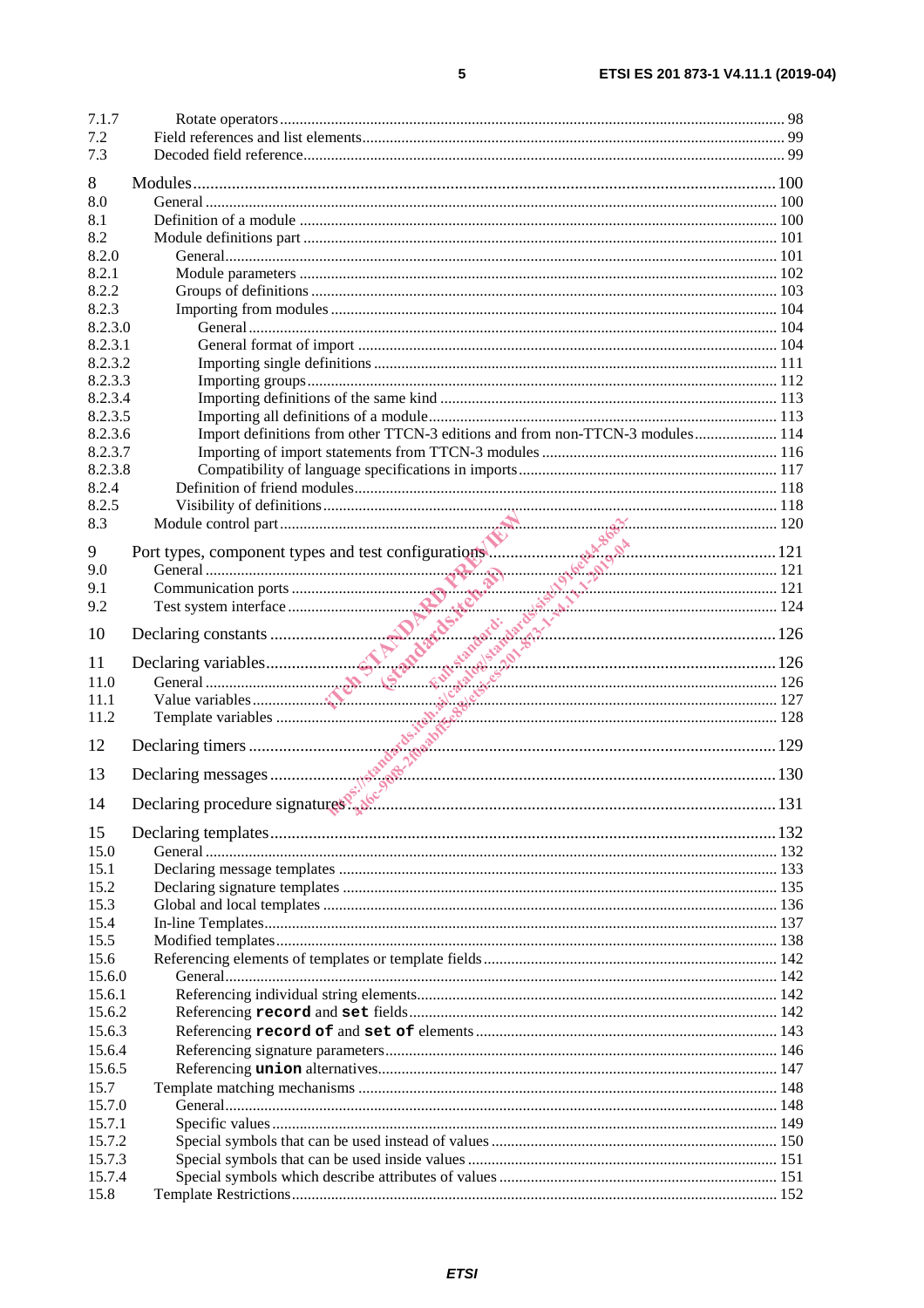| 15.9         |                                                                                                                                                                                                                                |  |
|--------------|--------------------------------------------------------------------------------------------------------------------------------------------------------------------------------------------------------------------------------|--|
| 15.10        |                                                                                                                                                                                                                                |  |
| 15.11        |                                                                                                                                                                                                                                |  |
| 16           |                                                                                                                                                                                                                                |  |
| 16.0         |                                                                                                                                                                                                                                |  |
| 16.1         |                                                                                                                                                                                                                                |  |
| 16.1.0       |                                                                                                                                                                                                                                |  |
| 16.1.1       |                                                                                                                                                                                                                                |  |
| 16.1.2       |                                                                                                                                                                                                                                |  |
| 16.1.3       |                                                                                                                                                                                                                                |  |
| 16.1.4       |                                                                                                                                                                                                                                |  |
| 16.1.5       |                                                                                                                                                                                                                                |  |
| 16.2         |                                                                                                                                                                                                                                |  |
| 16.2.0       |                                                                                                                                                                                                                                |  |
| 16.2.1       |                                                                                                                                                                                                                                |  |
| 16.3         |                                                                                                                                                                                                                                |  |
|              |                                                                                                                                                                                                                                |  |
| 17           |                                                                                                                                                                                                                                |  |
| 18           |                                                                                                                                                                                                                                |  |
|              |                                                                                                                                                                                                                                |  |
| 19           |                                                                                                                                                                                                                                |  |
| 19.0         |                                                                                                                                                                                                                                |  |
| 19.1<br>19.2 |                                                                                                                                                                                                                                |  |
| 19.3         | The Relect statement and the statement and the set of the Select case statement and the select case statement the select case statement and the Select case statement and the Select case in the select case statement and the |  |
| 19.3.1       |                                                                                                                                                                                                                                |  |
| 19.3.2       |                                                                                                                                                                                                                                |  |
|              |                                                                                                                                                                                                                                |  |
| 19.4         |                                                                                                                                                                                                                                |  |
| 19.5         |                                                                                                                                                                                                                                |  |
| 19.6         |                                                                                                                                                                                                                                |  |
| 19.7<br>19.8 |                                                                                                                                                                                                                                |  |
| 19.9         |                                                                                                                                                                                                                                |  |
| 19.10        |                                                                                                                                                                                                                                |  |
| 19.11        |                                                                                                                                                                                                                                |  |
| 19.12        |                                                                                                                                                                                                                                |  |
| 19.13        |                                                                                                                                                                                                                                |  |
| 19.14        |                                                                                                                                                                                                                                |  |
|              | AN ACCORD COMMUNICATION CONTINUES.                                                                                                                                                                                             |  |
| 20           |                                                                                                                                                                                                                                |  |
| 20.0         |                                                                                                                                                                                                                                |  |
| 20.1         |                                                                                                                                                                                                                                |  |
| 20.2         |                                                                                                                                                                                                                                |  |
| 20.3         |                                                                                                                                                                                                                                |  |
| 20.4         |                                                                                                                                                                                                                                |  |
| 20.5         |                                                                                                                                                                                                                                |  |
| 20.5.0       |                                                                                                                                                                                                                                |  |
| 20.5.1       |                                                                                                                                                                                                                                |  |
| 20.5.2       |                                                                                                                                                                                                                                |  |
| 20.5.3       |                                                                                                                                                                                                                                |  |
| 21           |                                                                                                                                                                                                                                |  |
| 21.0         |                                                                                                                                                                                                                                |  |
| 21.1         |                                                                                                                                                                                                                                |  |
| 21.1.0       |                                                                                                                                                                                                                                |  |
| 21.1.1       |                                                                                                                                                                                                                                |  |
| 21.1.2       |                                                                                                                                                                                                                                |  |
| 21.2         |                                                                                                                                                                                                                                |  |
| 21.2.0       |                                                                                                                                                                                                                                |  |
| 21.2.1       |                                                                                                                                                                                                                                |  |
| 21.3         |                                                                                                                                                                                                                                |  |
| 21.3.0       |                                                                                                                                                                                                                                |  |

 $\bf 6$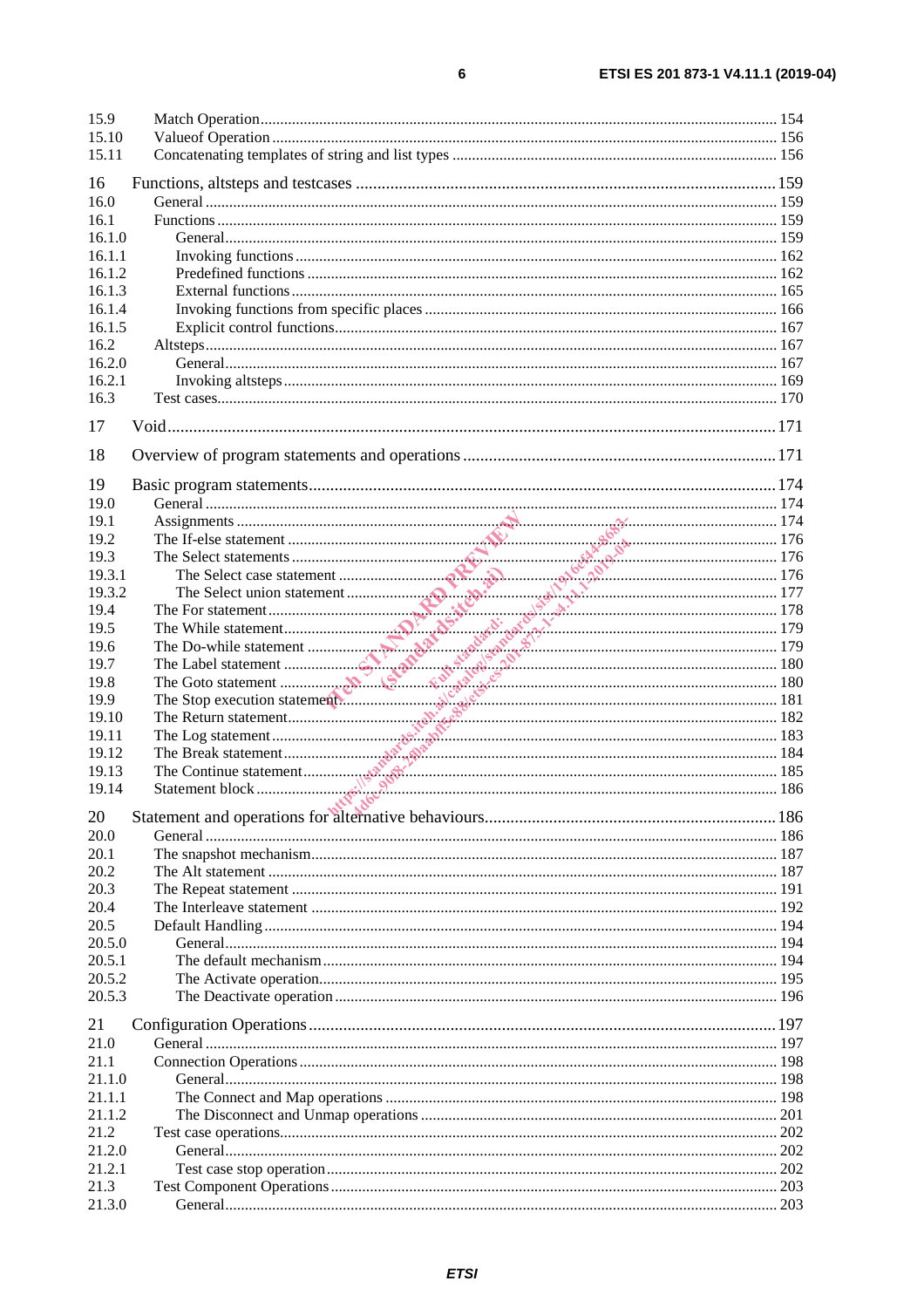| 21.3.1   |                                 |      |
|----------|---------------------------------|------|
| 21.3.2   |                                 |      |
| 21.3.3   |                                 |      |
| 21.3.4   |                                 |      |
| 21.3.5   |                                 |      |
|          |                                 |      |
| 21.3.6   |                                 |      |
| 21.3.7   |                                 |      |
| 21.3.8   |                                 |      |
| 21.3.9   |                                 |      |
| 21.3.10  |                                 |      |
|          |                                 |      |
| 22       |                                 |      |
| 22.0     |                                 |      |
| 22.1     |                                 |      |
| 22.1.0   |                                 |      |
| 22.1.1   |                                 |      |
| 22.1.2   |                                 |      |
|          |                                 |      |
| 22.1.3   |                                 |      |
| 22.1.4   |                                 |      |
| 22.1.4.0 |                                 |      |
| 22.1.4.1 |                                 |      |
| 22.1.4.2 |                                 |      |
| 22.2     |                                 |      |
| 22.2.0   |                                 |      |
| 22.2.1   |                                 |      |
| 22.2.2   |                                 |      |
|          |                                 |      |
| 22.2.3   |                                 |      |
| 22.3     |                                 |      |
| 22.3.0   |                                 |      |
| 22.3.1   |                                 |      |
| 22.3.2   |                                 |      |
| 22.3.3   |                                 |      |
| 22.3.4   |                                 |      |
|          |                                 |      |
|          |                                 |      |
| 22.3.5   |                                 |      |
| 22.3.6   |                                 |      |
| 22.4     |                                 |      |
| 22.5     |                                 |      |
| 22.5.0   |                                 |      |
| 22.5.1   |                                 |      |
| 22.5.2   | The Start port operation with N | .247 |
| 22.5.3   |                                 |      |
| 22.5.4   |                                 |      |
| 22.5.5   |                                 |      |
| 22.6     |                                 |      |
|          |                                 |      |
| 23       |                                 |      |
| 23.0     |                                 |      |
|          |                                 |      |
| 23.1     |                                 |      |
| 23.2     |                                 |      |
| 23.3     |                                 |      |
| 23.4     |                                 |      |
| 23.5     |                                 |      |
| 23.6     |                                 |      |
| 23.7     |                                 |      |
|          |                                 |      |
| 24       |                                 |      |
| 24.0     |                                 |      |
| 24.1     |                                 |      |
| 24.2     |                                 |      |
| 24.3     |                                 |      |
|          |                                 |      |
| 25       |                                 |      |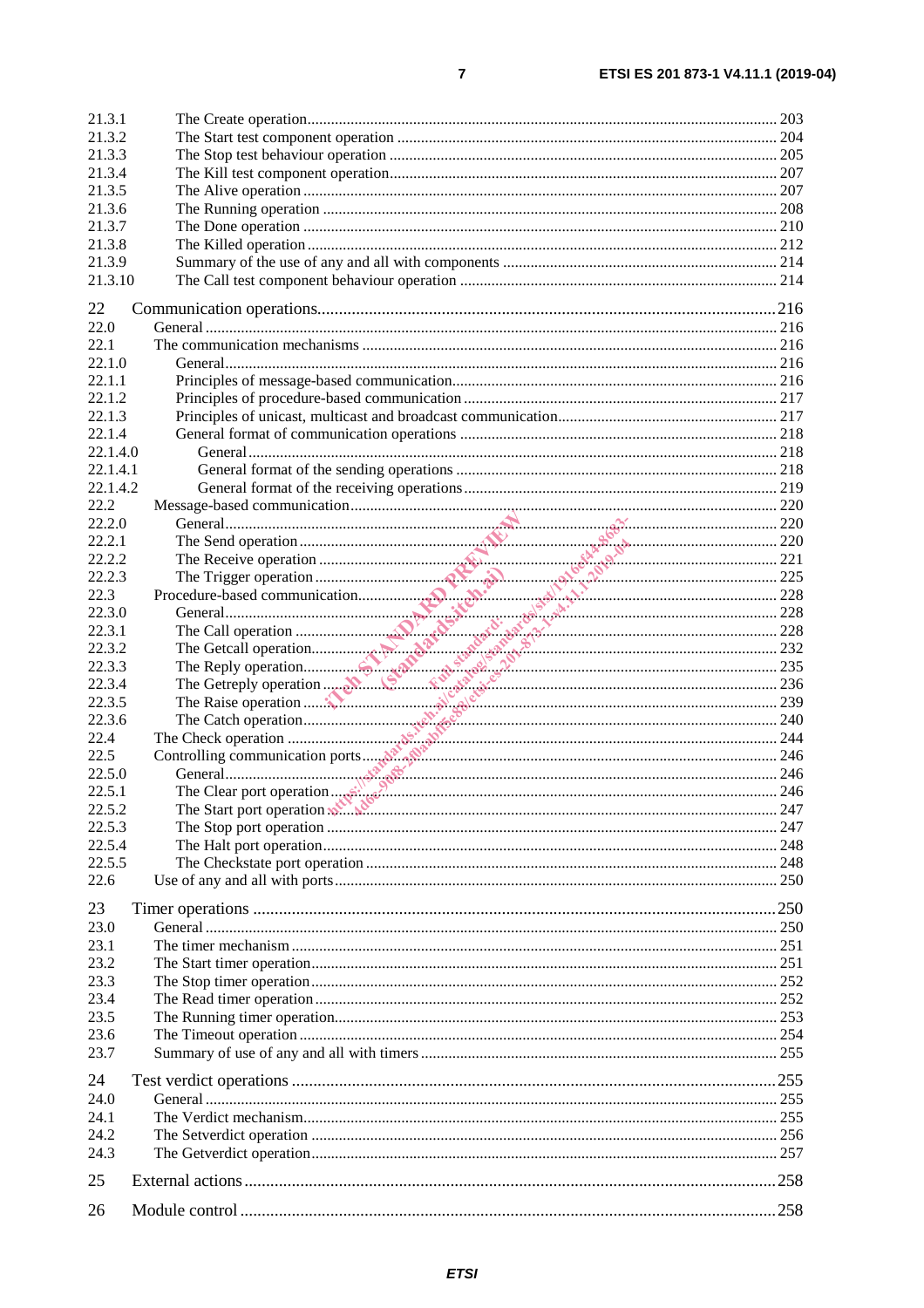| 26.0<br>26.1<br>26.2 |                                                                                                                                                                                                                                                                                                                                                                                                                                                                                                                                                                                                                                                           |     |
|----------------------|-----------------------------------------------------------------------------------------------------------------------------------------------------------------------------------------------------------------------------------------------------------------------------------------------------------------------------------------------------------------------------------------------------------------------------------------------------------------------------------------------------------------------------------------------------------------------------------------------------------------------------------------------------------|-----|
|                      |                                                                                                                                                                                                                                                                                                                                                                                                                                                                                                                                                                                                                                                           |     |
| 27                   |                                                                                                                                                                                                                                                                                                                                                                                                                                                                                                                                                                                                                                                           |     |
| 27.0<br>27.1         |                                                                                                                                                                                                                                                                                                                                                                                                                                                                                                                                                                                                                                                           |     |
| 27.1.0               |                                                                                                                                                                                                                                                                                                                                                                                                                                                                                                                                                                                                                                                           |     |
| 27.1.1               |                                                                                                                                                                                                                                                                                                                                                                                                                                                                                                                                                                                                                                                           |     |
| 27.1.2               |                                                                                                                                                                                                                                                                                                                                                                                                                                                                                                                                                                                                                                                           |     |
| 27.1.2.0             |                                                                                                                                                                                                                                                                                                                                                                                                                                                                                                                                                                                                                                                           |     |
| 27.1.2.1             |                                                                                                                                                                                                                                                                                                                                                                                                                                                                                                                                                                                                                                                           |     |
| 27.1.2.2             |                                                                                                                                                                                                                                                                                                                                                                                                                                                                                                                                                                                                                                                           |     |
| 27.1.3               |                                                                                                                                                                                                                                                                                                                                                                                                                                                                                                                                                                                                                                                           |     |
| 27.2                 |                                                                                                                                                                                                                                                                                                                                                                                                                                                                                                                                                                                                                                                           |     |
| 27.3                 |                                                                                                                                                                                                                                                                                                                                                                                                                                                                                                                                                                                                                                                           |     |
| 27.4                 |                                                                                                                                                                                                                                                                                                                                                                                                                                                                                                                                                                                                                                                           |     |
| 27.5                 |                                                                                                                                                                                                                                                                                                                                                                                                                                                                                                                                                                                                                                                           |     |
| 27.6                 |                                                                                                                                                                                                                                                                                                                                                                                                                                                                                                                                                                                                                                                           |     |
| 27.7                 |                                                                                                                                                                                                                                                                                                                                                                                                                                                                                                                                                                                                                                                           |     |
| 27.8                 |                                                                                                                                                                                                                                                                                                                                                                                                                                                                                                                                                                                                                                                           |     |
| 27.9                 |                                                                                                                                                                                                                                                                                                                                                                                                                                                                                                                                                                                                                                                           |     |
|                      | <b>Annex A (normative):</b><br>$\begin{array}{r} \text{ATCN-3 BNF} \\\text{General} \\\text{Commonents} \\\text{Commonents} \\\text{Commonents} \\\text{Commonents} \\\text{Commonents} \\\text{Commonents} \\\text{Commonents} \\\text{OTCN-3 terms} \\\text{OTCN-4 numbers} \\\text{OTCN-5} \\\text{OMOME of which is 278} \\\text{OTCN-6} \\\text{OTCN-7} \\\text{OTCN-8 matrix BNF products} \\\text{OMOME of the following matrices} \\\text{OMOME of the following matrices} \\\text{OMOME of the following matrices} \\\text{OMOME of the following matrices} \\\text{OMODE of the following matrices} \\\text{OMODE of the following matrices} \$ |     |
| A.1                  |                                                                                                                                                                                                                                                                                                                                                                                                                                                                                                                                                                                                                                                           |     |
| A.1.0                |                                                                                                                                                                                                                                                                                                                                                                                                                                                                                                                                                                                                                                                           |     |
| A.1.1                |                                                                                                                                                                                                                                                                                                                                                                                                                                                                                                                                                                                                                                                           |     |
| A.1.2                |                                                                                                                                                                                                                                                                                                                                                                                                                                                                                                                                                                                                                                                           |     |
| A.1.3                |                                                                                                                                                                                                                                                                                                                                                                                                                                                                                                                                                                                                                                                           |     |
| A.1.4                |                                                                                                                                                                                                                                                                                                                                                                                                                                                                                                                                                                                                                                                           |     |
| A.1.5                |                                                                                                                                                                                                                                                                                                                                                                                                                                                                                                                                                                                                                                                           |     |
| A.1.5.0              |                                                                                                                                                                                                                                                                                                                                                                                                                                                                                                                                                                                                                                                           |     |
| A.1.5.1              |                                                                                                                                                                                                                                                                                                                                                                                                                                                                                                                                                                                                                                                           |     |
| A.1.6                |                                                                                                                                                                                                                                                                                                                                                                                                                                                                                                                                                                                                                                                           |     |
| A.1.6.0<br>A.1.6.1   |                                                                                                                                                                                                                                                                                                                                                                                                                                                                                                                                                                                                                                                           |     |
| A.1.6.1.0            |                                                                                                                                                                                                                                                                                                                                                                                                                                                                                                                                                                                                                                                           |     |
| A.1.6.1.1            |                                                                                                                                                                                                                                                                                                                                                                                                                                                                                                                                                                                                                                                           |     |
| A 1 6 1 2            |                                                                                                                                                                                                                                                                                                                                                                                                                                                                                                                                                                                                                                                           |     |
| A.1.6.1.3            | Constant definitions $8\sqrt{8}$                                                                                                                                                                                                                                                                                                                                                                                                                                                                                                                                                                                                                          |     |
| A.1.6.1.4            |                                                                                                                                                                                                                                                                                                                                                                                                                                                                                                                                                                                                                                                           |     |
| A.1.6.1.5            |                                                                                                                                                                                                                                                                                                                                                                                                                                                                                                                                                                                                                                                           | 287 |
| A.1.6.1.6            |                                                                                                                                                                                                                                                                                                                                                                                                                                                                                                                                                                                                                                                           | 287 |
| A.1.6.1.7            |                                                                                                                                                                                                                                                                                                                                                                                                                                                                                                                                                                                                                                                           | 287 |
| A.1.6.1.8            |                                                                                                                                                                                                                                                                                                                                                                                                                                                                                                                                                                                                                                                           |     |
| A.1.6.1.9            |                                                                                                                                                                                                                                                                                                                                                                                                                                                                                                                                                                                                                                                           |     |
| A.1.6.1.10           |                                                                                                                                                                                                                                                                                                                                                                                                                                                                                                                                                                                                                                                           |     |
| A.1.6.1.11           |                                                                                                                                                                                                                                                                                                                                                                                                                                                                                                                                                                                                                                                           |     |
| A.1.6.1.12           |                                                                                                                                                                                                                                                                                                                                                                                                                                                                                                                                                                                                                                                           |     |
| A.1.6.1.13           |                                                                                                                                                                                                                                                                                                                                                                                                                                                                                                                                                                                                                                                           |     |
| A.1.6.2              |                                                                                                                                                                                                                                                                                                                                                                                                                                                                                                                                                                                                                                                           |     |
| A.1.6.3<br>A.1.6.3.1 |                                                                                                                                                                                                                                                                                                                                                                                                                                                                                                                                                                                                                                                           |     |
| A.1.6.3.2            |                                                                                                                                                                                                                                                                                                                                                                                                                                                                                                                                                                                                                                                           |     |
| A.1.6.4              |                                                                                                                                                                                                                                                                                                                                                                                                                                                                                                                                                                                                                                                           | 289 |
| A.1.6.4.1            |                                                                                                                                                                                                                                                                                                                                                                                                                                                                                                                                                                                                                                                           | 289 |
| A.1.6.4.2            |                                                                                                                                                                                                                                                                                                                                                                                                                                                                                                                                                                                                                                                           |     |
| A.1.6.4.3            |                                                                                                                                                                                                                                                                                                                                                                                                                                                                                                                                                                                                                                                           |     |
| A.1.6.4.4            |                                                                                                                                                                                                                                                                                                                                                                                                                                                                                                                                                                                                                                                           |     |
| A.1.6.5              |                                                                                                                                                                                                                                                                                                                                                                                                                                                                                                                                                                                                                                                           |     |
| A.1.6.6              |                                                                                                                                                                                                                                                                                                                                                                                                                                                                                                                                                                                                                                                           |     |
| A.1.6.7              |                                                                                                                                                                                                                                                                                                                                                                                                                                                                                                                                                                                                                                                           |     |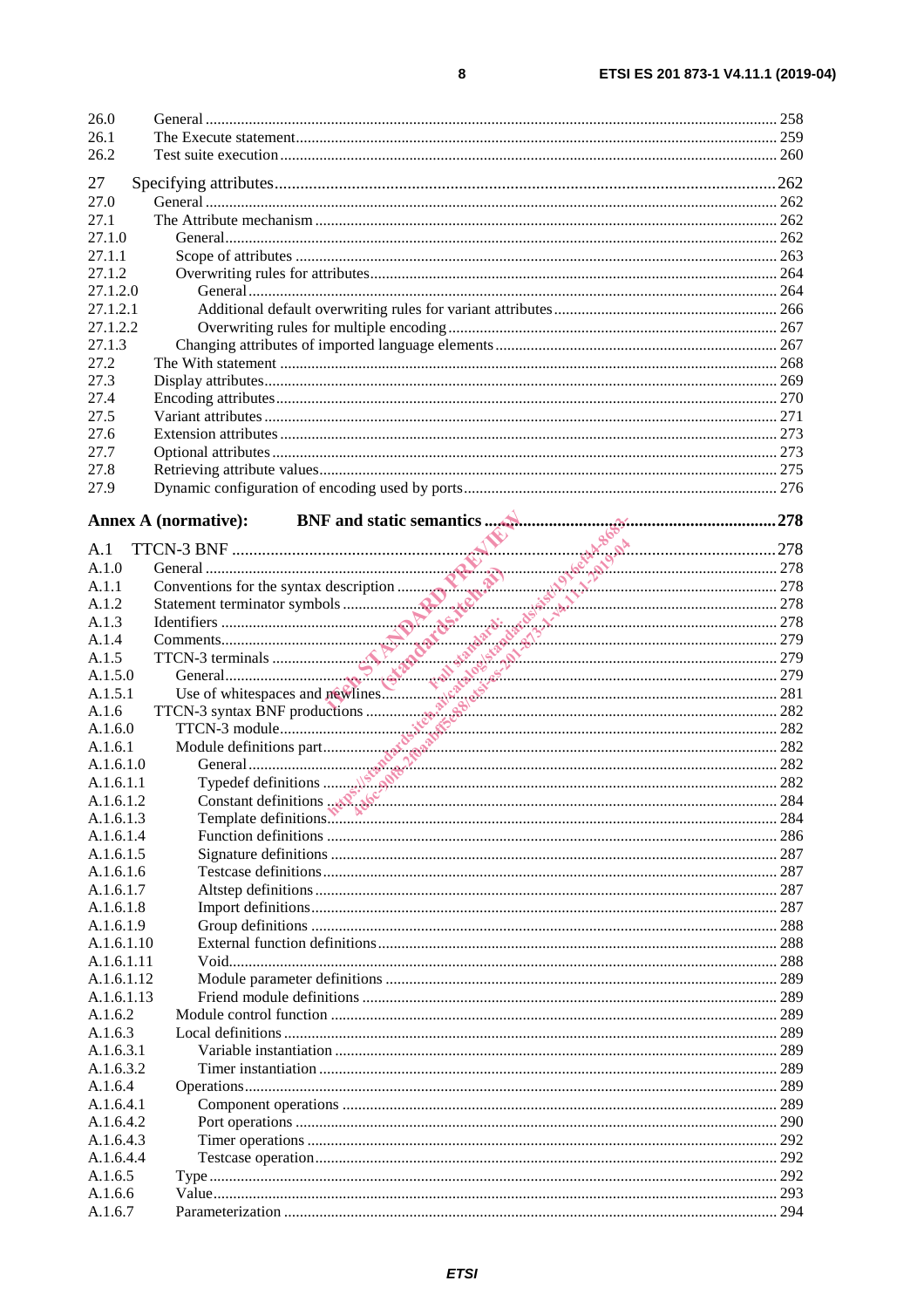| A.1.6.8                            |                                                                                                                                                                                                                                            |  |
|------------------------------------|--------------------------------------------------------------------------------------------------------------------------------------------------------------------------------------------------------------------------------------------|--|
| A.1.6.8.1                          |                                                                                                                                                                                                                                            |  |
| A.1.6.8.2                          |                                                                                                                                                                                                                                            |  |
| A.1.6.8.3                          |                                                                                                                                                                                                                                            |  |
| A.1.6.9                            |                                                                                                                                                                                                                                            |  |
|                                    | <b>Annex B</b> (normative):                                                                                                                                                                                                                |  |
| B.1                                |                                                                                                                                                                                                                                            |  |
| B.1.0                              |                                                                                                                                                                                                                                            |  |
| B.1.1                              |                                                                                                                                                                                                                                            |  |
| B.1.2                              |                                                                                                                                                                                                                                            |  |
| <b>B.1.2.0</b>                     |                                                                                                                                                                                                                                            |  |
| B.1.2.1                            |                                                                                                                                                                                                                                            |  |
| <b>B.1.2.2</b>                     |                                                                                                                                                                                                                                            |  |
| <b>B.1.2.3</b>                     |                                                                                                                                                                                                                                            |  |
| <b>B.1.2.4</b>                     |                                                                                                                                                                                                                                            |  |
| <b>B.1.2.5</b>                     |                                                                                                                                                                                                                                            |  |
| <b>B.1.2.6</b>                     |                                                                                                                                                                                                                                            |  |
| <b>B.1.2.7</b>                     |                                                                                                                                                                                                                                            |  |
| <b>B.1.2.8</b>                     |                                                                                                                                                                                                                                            |  |
| <b>B.1.2.9</b>                     |                                                                                                                                                                                                                                            |  |
| <b>B.1.2.10</b>                    |                                                                                                                                                                                                                                            |  |
| B.1.3                              |                                                                                                                                                                                                                                            |  |
| <b>B.1.3.0</b>                     |                                                                                                                                                                                                                                            |  |
| B.1.3.1                            |                                                                                                                                                                                                                                            |  |
| <b>B.1.3.1.0</b>                   |                                                                                                                                                                                                                                            |  |
| <b>B.1.3.1.1</b><br><b>B.1.3.2</b> |                                                                                                                                                                                                                                            |  |
| B.1.3.2.0                          |                                                                                                                                                                                                                                            |  |
| B.1.3.2.1                          |                                                                                                                                                                                                                                            |  |
| <b>B.1.3.3</b>                     |                                                                                                                                                                                                                                            |  |
| B.1.4                              |                                                                                                                                                                                                                                            |  |
| <b>B.1.4.0</b>                     | Matching mechanisms inside values<br>Matching mechanisms inside values<br>Matching single character wildcards<br>May number of elements or no element<br>Maximum and the character wildcards<br>Any number of elements or no element<br>Sa |  |
| <b>B.1.4.1</b>                     |                                                                                                                                                                                                                                            |  |
| <b>B.1.4.2</b>                     |                                                                                                                                                                                                                                            |  |
| B.1.5                              |                                                                                                                                                                                                                                            |  |
| <b>B.1.5.0</b>                     |                                                                                                                                                                                                                                            |  |
| <b>B.1.5.1</b>                     |                                                                                                                                                                                                                                            |  |
| B.1.5.2                            |                                                                                                                                                                                                                                            |  |
| <b>B.1.5.3</b>                     |                                                                                                                                                                                                                                            |  |
| <b>B.1.5.4</b>                     |                                                                                                                                                                                                                                            |  |
| <b>B.1.5.5</b>                     |                                                                                                                                                                                                                                            |  |
| B.1.5.6                            |                                                                                                                                                                                                                                            |  |
|                                    | <b>Annex C</b> (normative):                                                                                                                                                                                                                |  |
| C.0                                |                                                                                                                                                                                                                                            |  |
| C.1                                |                                                                                                                                                                                                                                            |  |
| C.1.1                              |                                                                                                                                                                                                                                            |  |
| C.1.2                              |                                                                                                                                                                                                                                            |  |
| C.1.3                              |                                                                                                                                                                                                                                            |  |
|                                    |                                                                                                                                                                                                                                            |  |
|                                    |                                                                                                                                                                                                                                            |  |
| C.1.4                              |                                                                                                                                                                                                                                            |  |
| C.1.5<br>C.1.6                     |                                                                                                                                                                                                                                            |  |
| C.1.7                              |                                                                                                                                                                                                                                            |  |
| C.1.8                              |                                                                                                                                                                                                                                            |  |
| C.1.9                              |                                                                                                                                                                                                                                            |  |
| C.1.10                             |                                                                                                                                                                                                                                            |  |
| C.1.11                             |                                                                                                                                                                                                                                            |  |
| C.1.12<br>C.1.13                   |                                                                                                                                                                                                                                            |  |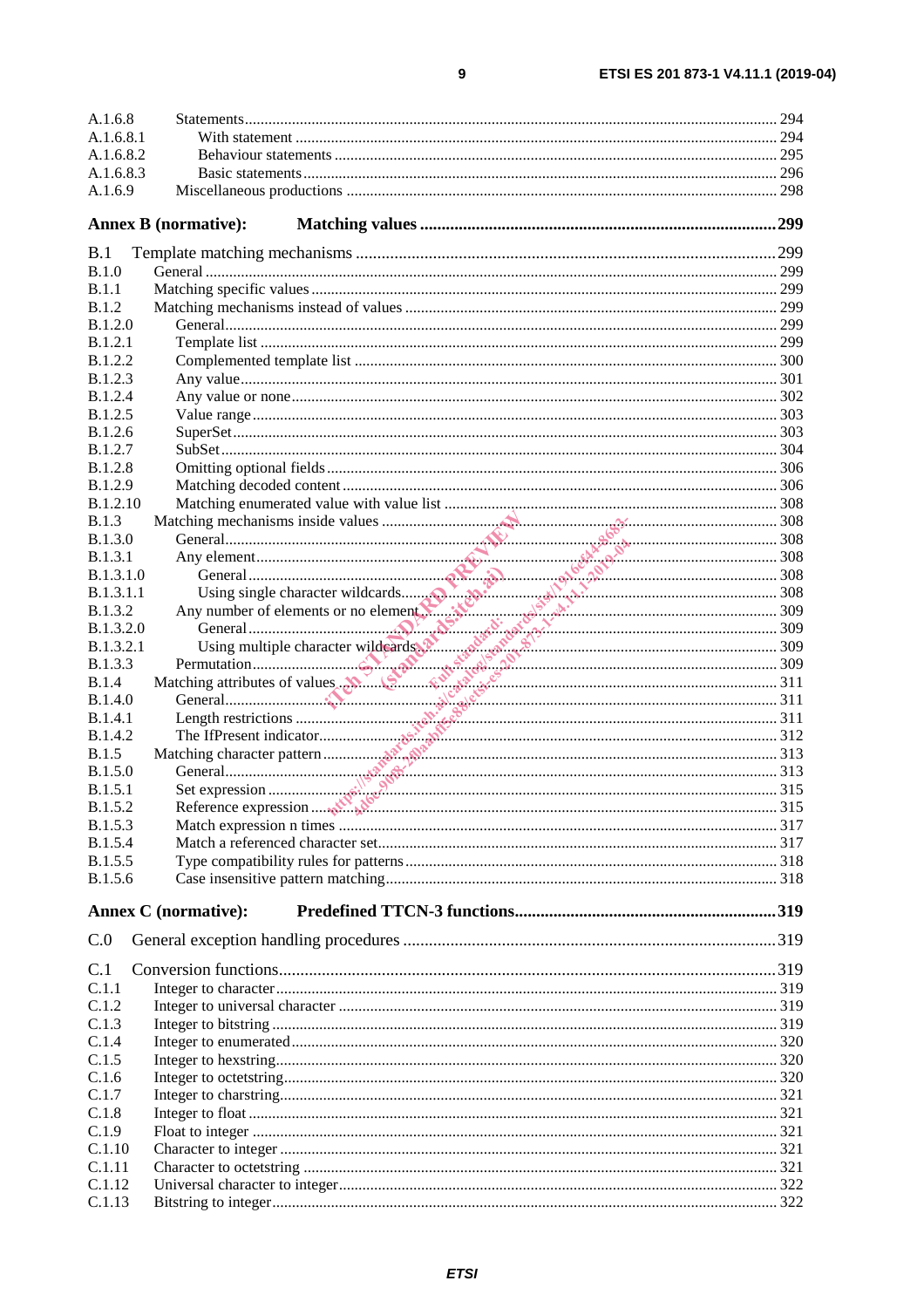| C.1.14 |                             |     |
|--------|-----------------------------|-----|
| C.1.15 |                             |     |
| C.1.16 |                             |     |
| C.1.17 |                             |     |
| C.1.18 |                             |     |
| C.1.19 |                             |     |
| C.1.20 |                             |     |
| C.1.21 |                             |     |
| C.1.22 |                             |     |
| C.1.23 |                             |     |
| C.1.24 |                             |     |
| C.1.25 |                             |     |
| C.1.26 |                             |     |
| C.1.27 |                             |     |
| C.1.28 |                             |     |
| C.1.29 |                             |     |
| C.1.30 |                             |     |
| C.1.31 |                             |     |
| C.1.32 |                             |     |
| C.1.33 |                             |     |
|        |                             |     |
| C.2    |                             |     |
| C.2.1  |                             |     |
| C.2.2  |                             |     |
| C.3    |                             |     |
| C.3.1  |                             |     |
| C.3.2  |                             |     |
| C.3.3  |                             |     |
| C.3.4  |                             |     |
| C.3.5  |                             |     |
|        |                             |     |
|        |                             |     |
| C.4    |                             |     |
| C.4.1  |                             |     |
| C.4.2  |                             |     |
| C.4.3  |                             |     |
|        |                             |     |
| C.5    |                             |     |
| C.5.1  |                             |     |
| C.5.2  |                             |     |
| C.5.3  |                             | 342 |
| C.5.4  |                             |     |
| C.5.5  |                             |     |
| C.5.6  |                             |     |
| C.5.7  |                             |     |
| C.5.8  |                             |     |
| C.6    |                             |     |
| C.6.1  |                             |     |
| C.6.2  |                             |     |
| C.6.3  |                             |     |
|        |                             |     |
|        | <b>Annex D</b> (normative): |     |
| D.0    |                             |     |
| D.1    |                             |     |
| D.2    |                             |     |
| D.3    |                             |     |
| D.4    |                             |     |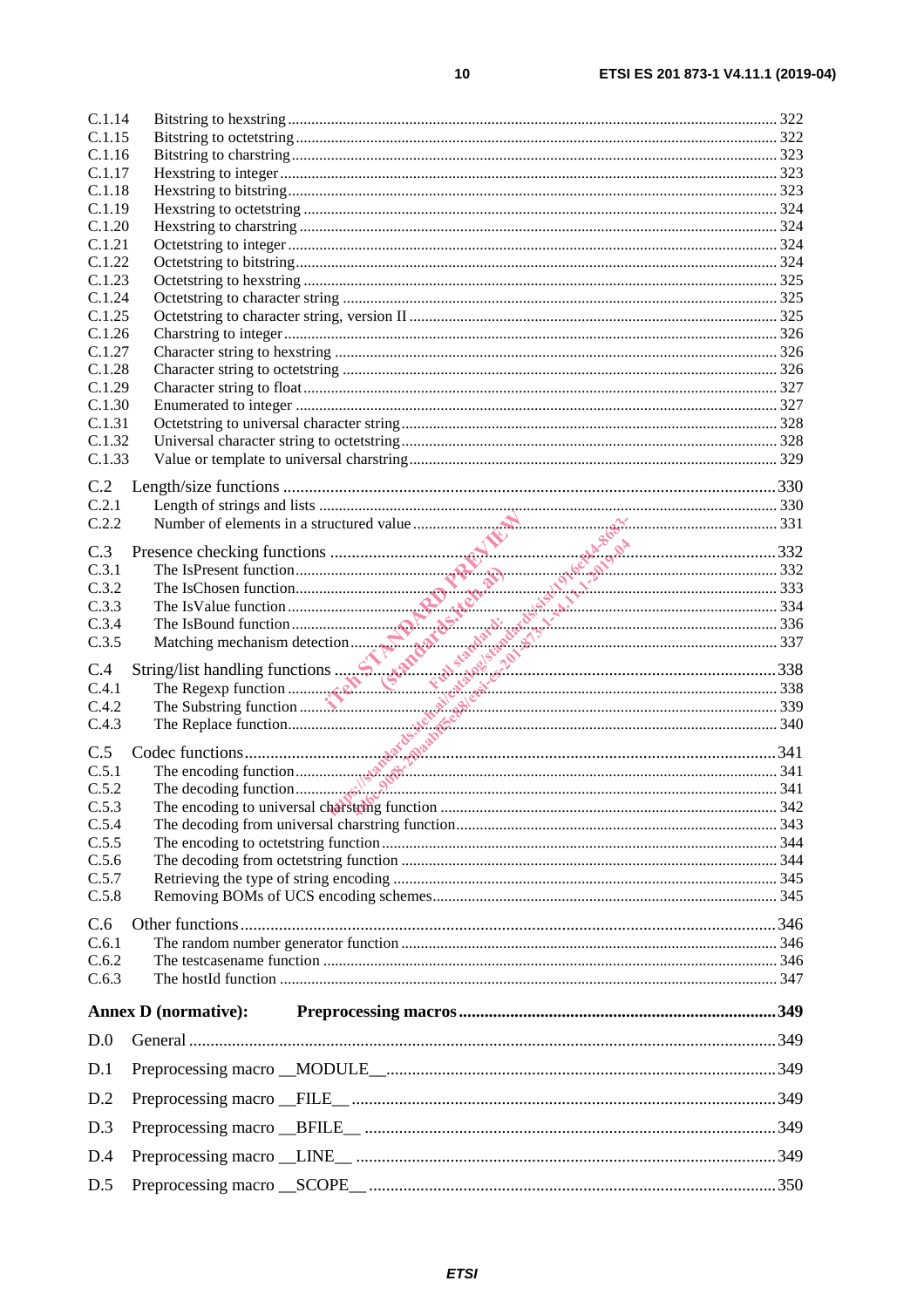|                    | <b>Annex E</b> (informative): |                                                                                                                                                                                                                                |  |
|--------------------|-------------------------------|--------------------------------------------------------------------------------------------------------------------------------------------------------------------------------------------------------------------------------|--|
| E.1                |                               |                                                                                                                                                                                                                                |  |
| E.2                |                               |                                                                                                                                                                                                                                |  |
| E.2.1              |                               |                                                                                                                                                                                                                                |  |
| E.2.1.0            |                               |                                                                                                                                                                                                                                |  |
| E.2.1.1<br>E.2.1.2 |                               |                                                                                                                                                                                                                                |  |
| E.2.1.3            |                               |                                                                                                                                                                                                                                |  |
| E.2.1.4            |                               |                                                                                                                                                                                                                                |  |
| E.2.2              |                               |                                                                                                                                                                                                                                |  |
| E.2.2.0            |                               |                                                                                                                                                                                                                                |  |
| E.2.2.1            |                               |                                                                                                                                                                                                                                |  |
| E.2.2.2            |                               |                                                                                                                                                                                                                                |  |
| E.2.2.3<br>E.2.2.4 |                               |                                                                                                                                                                                                                                |  |
| E.2.2.5            |                               |                                                                                                                                                                                                                                |  |
| E.2.3              |                               |                                                                                                                                                                                                                                |  |
| E.2.3.0            |                               |                                                                                                                                                                                                                                |  |
| E.2.4              |                               |                                                                                                                                                                                                                                |  |
| E.2.4.1            |                               |                                                                                                                                                                                                                                |  |
| E.2.4.2<br>E.2.4.3 |                               |                                                                                                                                                                                                                                |  |
| E.2.4.4            |                               |                                                                                                                                                                                                                                |  |
| E.2.4.5            |                               |                                                                                                                                                                                                                                |  |
|                    |                               |                                                                                                                                                                                                                                |  |
|                    | <b>Annex F</b> (informative): |                                                                                                                                                                                                                                |  |
| F.0                |                               |                                                                                                                                                                                                                                |  |
| F <sub>.1</sub>    |                               |                                                                                                                                                                                                                                |  |
| F.1.1              |                               |                                                                                                                                                                                                                                |  |
| F.1.2              |                               |                                                                                                                                                                                                                                |  |
| F.1.3              |                               |                                                                                                                                                                                                                                |  |
| F <sub>.2</sub>    |                               | SERIES CONFIDENTIAL CONTINUES CONTINUES CONTINUES ON THE CONTINUES OF THE CONTINUES OF THE CONTINUES OF THE CONTINUES OF THE CONTINUES OF THE CONTINUES OF THE CONTINUES OF THE CONTINUES OF THE CONTINUES OF THE CONTINUES OF |  |
|                    |                               |                                                                                                                                                                                                                                |  |
| F.3<br>F.3.0       |                               |                                                                                                                                                                                                                                |  |
| F.3.1              |                               |                                                                                                                                                                                                                                |  |
| F.3.2              |                               | Port Controlling Operations                                                                                                                                                                                                    |  |
| F.3.3              |                               |                                                                                                                                                                                                                                |  |
|                    | <b>Annex G (informative):</b> |                                                                                                                                                                                                                                |  |
| G.1                |                               |                                                                                                                                                                                                                                |  |
| G.2                |                               |                                                                                                                                                                                                                                |  |
| G.3                |                               |                                                                                                                                                                                                                                |  |
| G.4                |                               |                                                                                                                                                                                                                                |  |
| G.5                |                               |                                                                                                                                                                                                                                |  |
| G.6                |                               |                                                                                                                                                                                                                                |  |
| G.7                |                               |                                                                                                                                                                                                                                |  |
| G.8                |                               |                                                                                                                                                                                                                                |  |
| G.9                |                               |                                                                                                                                                                                                                                |  |
|                    |                               |                                                                                                                                                                                                                                |  |
|                    |                               |                                                                                                                                                                                                                                |  |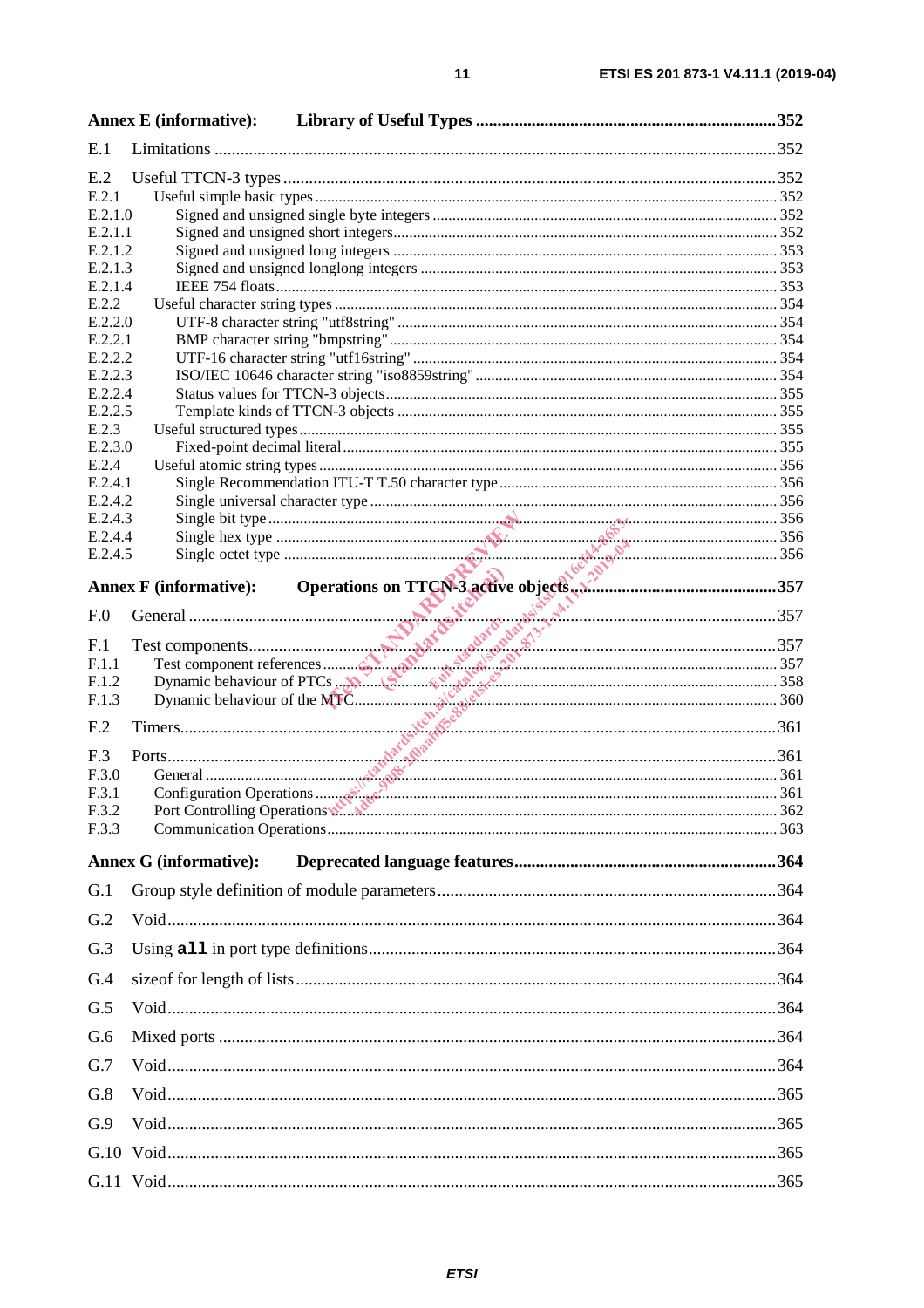IT and Francesco de la Constantinople (standards.iteh.ai) **Https://standards.iteh.ai/catalog/standards.iteh.ai/catalogue**<br>https://sistem.ai/catalogue.ai/catalogue.ai/catalogue.ai/catalogue.ai/catalogue.ai/catalogue.ai/catalogue.ai/catalogue.ai/catalogue.ai/catalogue.ai/catalogue.